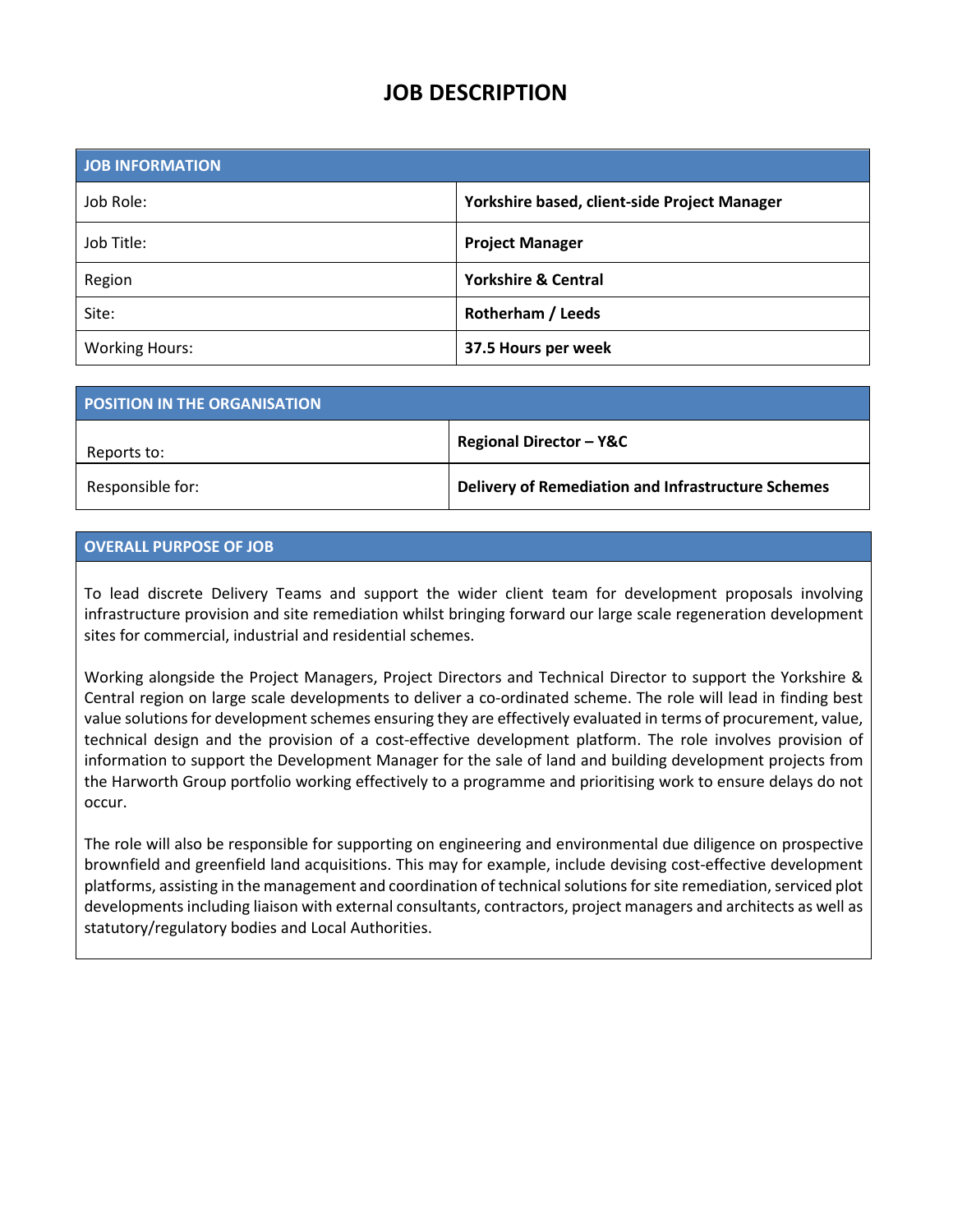#### **GENERAL DESCRIPTION – TASK RELATED**

To act as the key point of contact from inception to completion of projects including:

- Client-side Project and Commercial Management for the delivery of infrastructure and remediation to enable residential and commercial building projects covering:
	- o Budget establishment, control and cashflow management
	- $\circ$  Production of phased delivery strategies (alongside the DM) contract strategy and management of procurement processes
	- o Design team procurement and management
	- o Create and maintain Client programme and cost budgets.
	- $\circ$  Identify key regulatory / external approval requirements, constraints and risks associated with project delivery
	- $\circ$  Collation of employer's requirements, managing tender processes, team novation and contract administration
	- $\circ$  Working with diverse project delivery teams both externally and internally, including Director / Board level client interfaces.
	- o Project presentations and negotiations with internal and external client bodies.
	- o Liaison with internal client bodies in relation to sales contract requirements and discharge of contract/planning requirements
	- $\circ$  Financial and cost management for the engineering/construction aspects of discrete schemes
- Advising internal team members on the technical aspects of wider development proposals including:
	- o Engineering details for remediation, buildings and infrastructure
	- $\circ$  Provision of advice and input into masterplanning and planning applications including design details, programming and cost implications
	- $\circ$  Input into land sales including advice on plot abnormals, programme, procurement and contract requirements, provision of third-party warranties etc
	- o Input into construction and land sale contracts in relation to the remediation/servicing of projects
- Undertake the necessary project control requirements including:
	- $\circ$  To report on a regular basis to the Directors on key decisions, programme, procurement, quality and cost issues
	- $\circ$  To manage cashflow for discrete projects on a monthly basis and to report/manage variations
	- $\circ$  To be aware and implement new technologies and techniques into specific projects to ensure that the company meets planning legislation requirements and produce the most appropriate finished product
	- o To input into and maintain delivery cost plans
	- o To set the procurement strategies for individual projects in the context of the wider development requirements

## **QUALIFICATIONS:**

A chartered surveyor or engineer holding an equivalent relevant professional qualification (MRICS MICE or MAPM) and be able to provide evidence of continuing career development. You should have relevant experience in the procurement and delivery of infrastructure/civil engineering projects, with both design management and contract management skills.